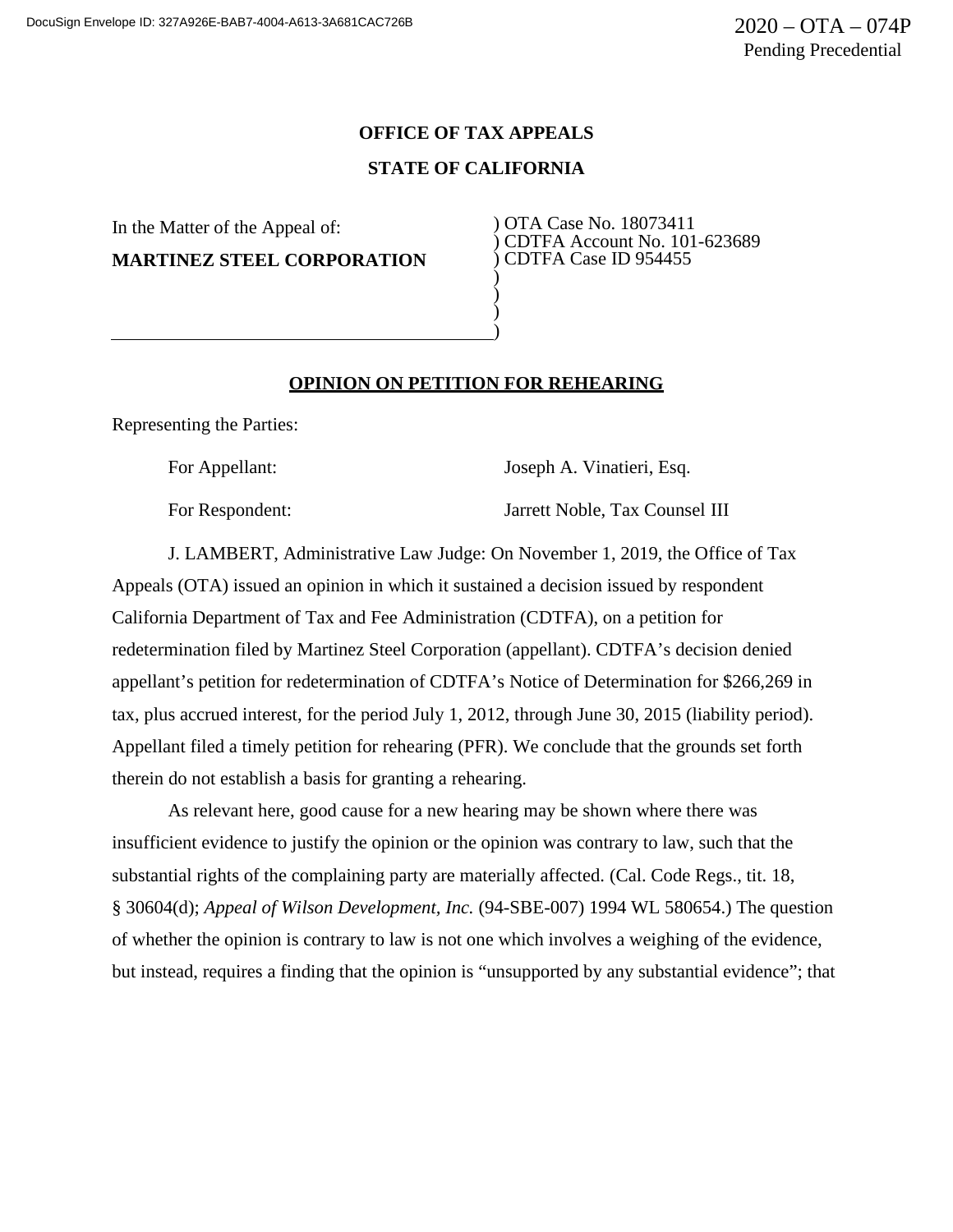is, the record would justify a directed verdict against the prevailing party.<sup>1</sup> (*Sanchez-Corea v. Bank of America* (1985) 38 Cal.3d 892, 906.) This requires a review of the opinion in a manner most favorable to the prevailing party, and an indulging of all legitimate and reasonable inferences to uphold the opinion if possible. (*Id*. at p. 907.) The question before us on a petition for rehearing does not involve examining the quality or nature of the reasoning behind OTA's opinion, but whether that opinion is valid according to the law. (*Appeal of NASSCO Holdings, Inc*. (2010-SBE-001) 2010 WL 5626976.)

Appellant argues that a rehearing should be granted because there was insufficient evidence to justify the opinion and the opinion was contrary to law.<sup>2</sup> Appellant notes that, pursuant to California Code of Regulations, title 18, section (Regulation) 1521(b)(6)(A), contractors holding a valid seller's permit may purchase materials for resale if they are in the business of selling materials. Appellant asserts that it purchased materials for resale and resold materials during the liability period, which establishes that it is "in the business of selling materials." Appellant notes that OTA's opinion states that "there is no way to determine whether the gross sales were comparatively significant." Appellant asserts that no legal authority, including Regulation  $1521(b)(6)(A)$ , provides any threshold that must be met by a contractor holding a valid seller's permit in order to purchase materials for resale or states that gross resales of materials must be "significant."

Appellant asserts that CDTFA only cites to its Audit Manual and Sales and Use Tax Annotations (annotations), such as annotations 190.0208 (7/5/95) and 190.0161 (8/15/94), which state that a construction contractor "may issue a resale certificate only when purchasing the materials as a fungible, commingled lot, a *significant portion* of which you intend to resell and a portion of which you will consume, but at the time of your purchase you do not know which

<sup>1</sup> Regulation 30604 is essentially based upon the provisions of California Civil Code of Procedure (CCP) section 657. (See *Appeal of Wilson Development, Inc.* (94-SBE-007) 1994 WL 580654 [State Board of Equalization (SBE) utilizes CCP 657 in determining grounds for rehearing]; *Appeal of Do*, 2018-OTA-002P [OTA adopts SBE's grounds for rehearing].) Therefore, the language of CCP section 657 and case law pertaining to the operation of the statute are persuasive authority in interpreting the provisions contained in this regulation.

<sup>2</sup> Although appellant also argues that there was an "error in law" pursuant to Regulation 30604(e), that subdivision generally refers to errors that occurred during the course of the proceedings. As stated in CCP section 657 in the judicial context, an error in law "occurring at the trial and excepted to by the party making the application," is grounds for a new trial. This includes situations where, for example, the trial court made an erroneous evidentiary or procedural ruling. (See, e.g., *Donlen v. Ford Motor Co.* (2013) 217 Cal.App.4th 138; *Ramirez v. USAA Casualty Ins. Co.* (1991) 234 Cal.App.3d 391.) Appellant, however, has provided no arguments or evidence indicating that such an error in law occurred during the course of the proceedings.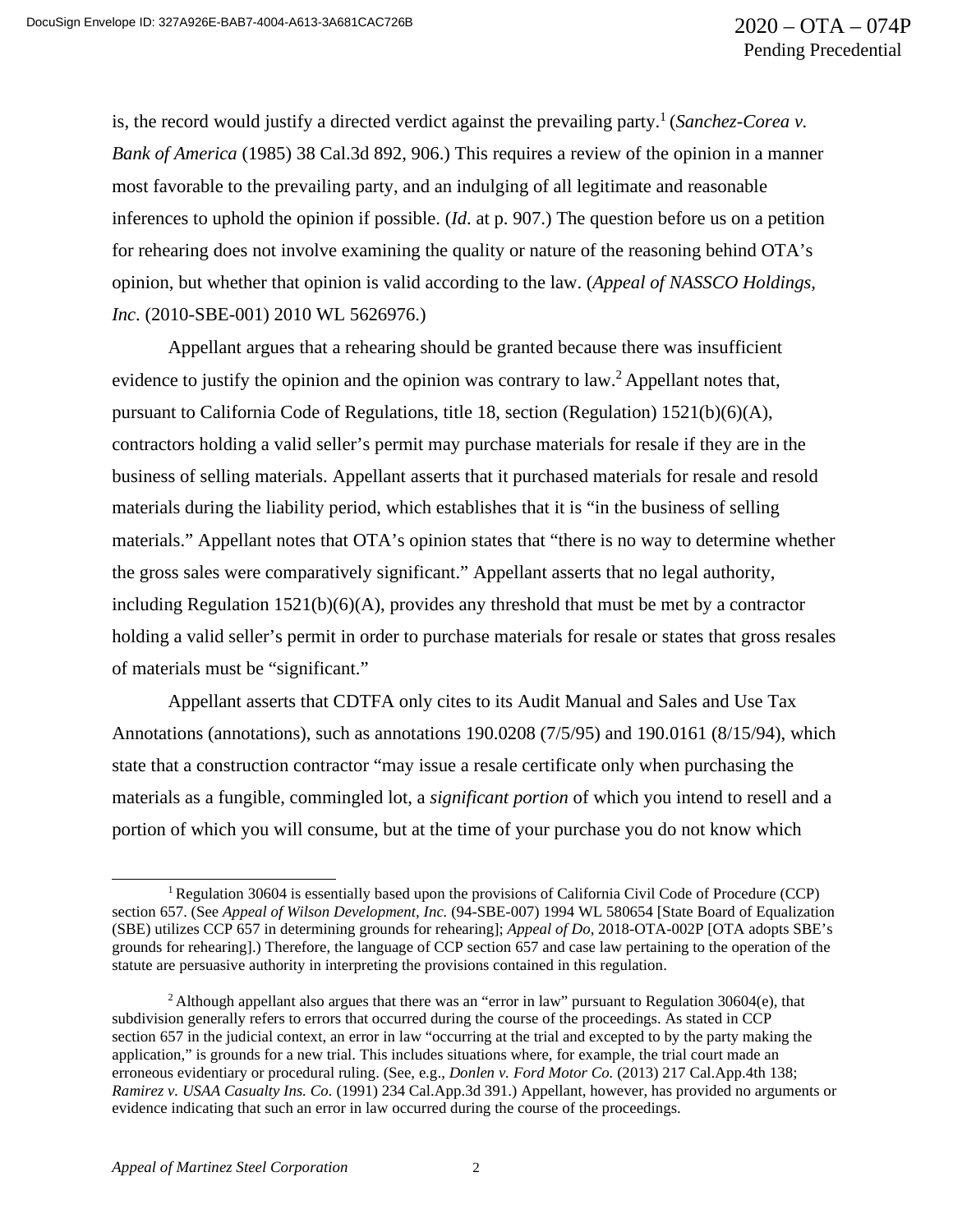items you will consume and which you will resell." [emphasis added.] Appellant argues that this allegedly erroneous and invalid rule was applied by CDTFA and then adopted by OTA. Appellant argues that the application of such an allegedly erroneous standard constitutes the application of a prohibited "underground regulation," pursuant to Government Code section 11340 et seq.

However, CDTFA's annotations are not regulations, and they are not binding upon taxpayers, CDTFA, or OTA. (See *Yamaha Corp. of America v. State Bd. of Equalization* (1998) 19 Cal.4th 1, 15 (*Yamaha*).) The annotations are "digests of opinions written by the legal staff of [CDTFA] which are evidentiary of administrative interpretations made by [CDTFA] in the normal course of its administration of the Sales and Use Tax Law." (*Ibid*.) Pursuant to *Yamaha*, the "annotations have substantial precedential effect within [CDTFA]" and the "interpretation represented in [the] annotations is certainly entitled to some consideration by [OTA]." (*Ibid*.) In deciding cases, we must "independently judge the text of the statute, taking into account and respecting the agency's interpretation of its meaning, of course, whether embodied in a formal rule or less formal representation." (*Id.* at p. 7.) The annotations are "entitled to 'great weight' . . . when, as here, [CDTFA] is construing a statute it is charged with administering and that statutory interpretation is longstanding." (*Appeal of Praxair, Inc.,* 2019-OTA-301P, citing *Yamaha* at p. 25.)

In the course of deciding an appeal, OTA may be required to interpret the Sales and Use Tax Law, including CDTFA's regulations. (*Appeal of Talavera*, 2020-OTA-022P.) Here, the interpretation represented in the annotations is entitled to consideration by OTA in interpreting Regulation 1521(b)(6)(A). We find that annotations 190.0208 and 190.0161 are persuasive and entitled to great weight, because a construction contractor typically uses or consumes the materials that it purchases (Cal. Code Regs., tit. 18,  $\S$  1521(b)(2)(A)), and we would not conclude that the contractor was engaged in the business of reselling materials prior to use unless that contractor sold a significant portion of its materials. (See *Market St. Ry. Co. v. California State Bd. of Equalization* (1955) 137 Cal.App.2d 87, 95 ["Undoubtedly the term 'business' requires that the seller engage in more than one isolated sale. The number, scope, and character of the transfers must be considered."].) Accordingly, OTA was well within its authority in interpreting Regulation  $1521(b)(6)(A)$  and the opinion did not apply an allegedly